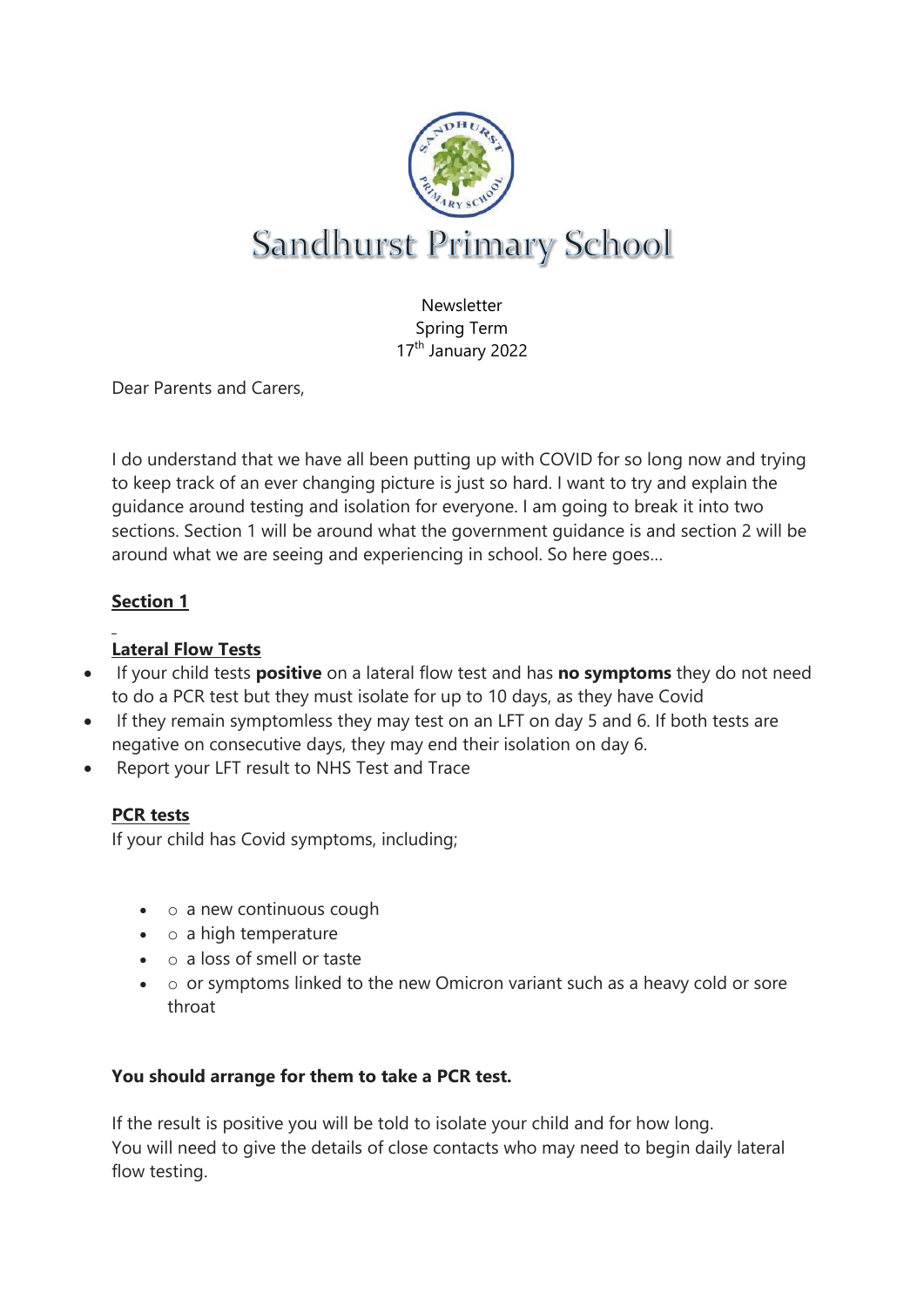#### **Covid in your household**

If somebody in your household has Covid you should undertake daily lateral flow testing. If your child's test is negative they do not need to isolate.

If your child's test is positive and they are symptomless they will need to isolate for 10 days as they have Covid. If they continue to have no symptoms they may be able to end their isolation on day 6 after two negative lateral flows on day 5 and 6. If their test remains positive you should continue to isolate until day 10.

If they develop symptoms they should take a PCR test. If the test is positive NHS Test and Trace will advise you about isolation and other members of your family who should take daily lateral flows.

Please note the day you test positive is day 0.

I have attached a flow chart to help you.

#### **Section 2**

If you are following all of the above guidance we are really happy and thank you very much for your support. We are working so hard to keep school open and try to hang on to staff so that we can keep face to face teaching going where ever possible. But I do want to share with you what we have seen recently.

- Symptoms are really varied and not necessarily fitting neatly into the three main symptoms, we have seen upset stomachs, stomach pains, headaches or just a general feeling of being unwell and achy.
- Some children who are unwell are not testing positive until 2 or three days later from symptoms starting.
- Siblings, in the majority of cases, are going on to test positive a few days later
- LFT tests seem to be more accurate if you have given your nose a good blow first

So the guidance does state we can still go about our daily business if someone in the household has tested positive providing remaining members of the household test negative on an LFT, however, if you as a family decide to isolate together we will support you in this decision.

#### **Our Current Situation**

The current situation in school is that the Reception classes, due to the number of Covid cases, are acting as a bubble and are separate to the rest of the school. In year 2, Venus Class is now learning at home on-line due to the high number of cases and their own teacher having to isolate due to Covid. At this current time, we have been unable to secure a supply teacher for Venus class, we are on a waiting list. As it stands Venus Class will continue to learn online until, either we can get a supply teacher, or Mrs Rifatoglu is well enough to return to class. Unfortunately, we cannot, as some parents have